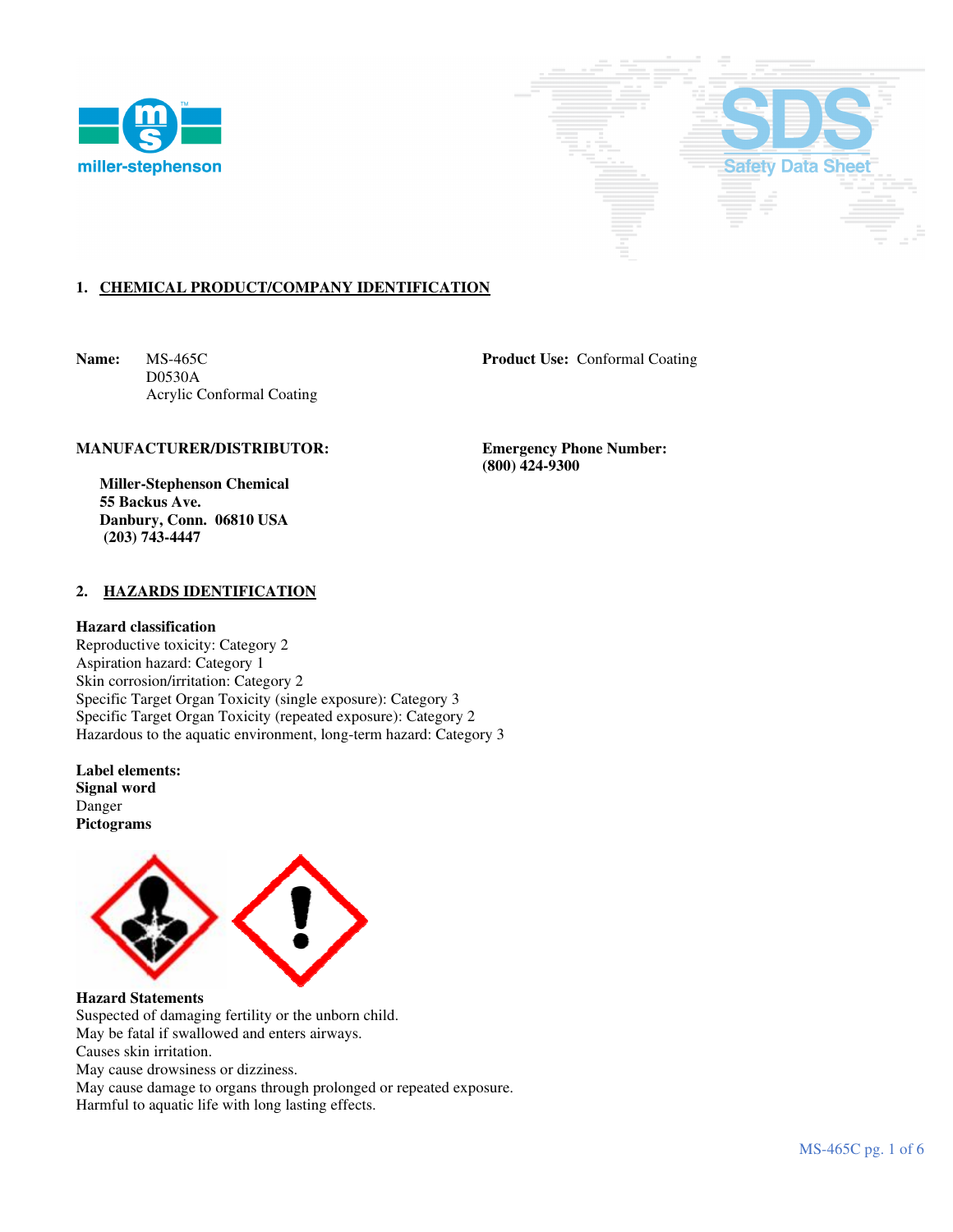## **Precautionary Statements**

Do not handle until all safety precautions have been read and understood. Do not pierce or burn, even after use. Do not breathe mist/vapors/spray. Wash skin thoroughly after handling. Use only outdoors or in a well-ventilated area. Wear eye protection, protective clothing, and protective gloves. IF SWALLOWED: Immediately call POISON CENTER or doctor/physician. Do NOT induce vomiting. IF ON SKIN: wash with plenty of water. IF SKIN irritation occurs: Get medical advice/attention. IF INHALED: Remove victim to fresh air and keep at rest in a position comfortable for breathing. Call POISON CENTER or doctor/physician if you feel unwell. Take off contaminated clothing and wash before reuse. Avoid release to the environment. Protect from sunlight. Do not expose to temperatures exceeding 50°C/122°F. Dispose of contents/ container in accordance with local, regional, national regulations.

# **3. INGREDIENTS**

| <b>Material</b> (s)                      | CAS No.     | Approximate $\%$ |
|------------------------------------------|-------------|------------------|
| $1,1,1,2,2,3,4,5,5,5$ -Decafluoropentane | 138495-42-8 | $58 - 65$        |
| Toluene                                  | 108-88-3    | $10 - 15$        |
| 1,1,1,2-Tetrafluoroethane                | 811-97-2    | $18 - 22$        |

# **4. FIRST AID MEASURES**

**Inhalation:** Remove patient to fresh air. If not breathing, give artificial respiration. Give oxygen as necessary, if qualified person is available. Get medical attention if necessary.

**Eye:** Flush with a large amount of water for at least 15 minutes, lifting eyelids until no evidence of the chemical remains. Remove contact lenses, if present and easy to do. Continue to rinse. Get medical attention if necessary.

**Skin:** Wash immediately with soap and plenty of water for at least 15 minutes. Wash contaminated clothing before use. Get medical attention if necessary.

**Oral:** Rinse mouth. Do NOT induce vomiting. Never give anything by mouth to an unconscious person. Call a POISON CENTER/doctor/physician if you feel unwell.

# **5. FIRE FIGHTING MEASURES**

**Flammability:** This product is not flammable. **Test Method:** Ignition distance test and Enclosed space ignition test

**Suitable Extinguishing Media:** Alcohol resistant foam, Dry chemical powder, Carbon dioxide (CO2)

**Unsuitable extinguishing media:** Do not use a heavy water stream. Use of heavy stream of water may spread fire.

**Special hazards:** The product is not flammable but may burn at hot temperatures. Gas/vapor are heavier than air. May accumulate in confined spaces, particularly at or below ground level. Containers may rupture when exposed to excessive heat. Hazardous reactions will not occur under normal conditions.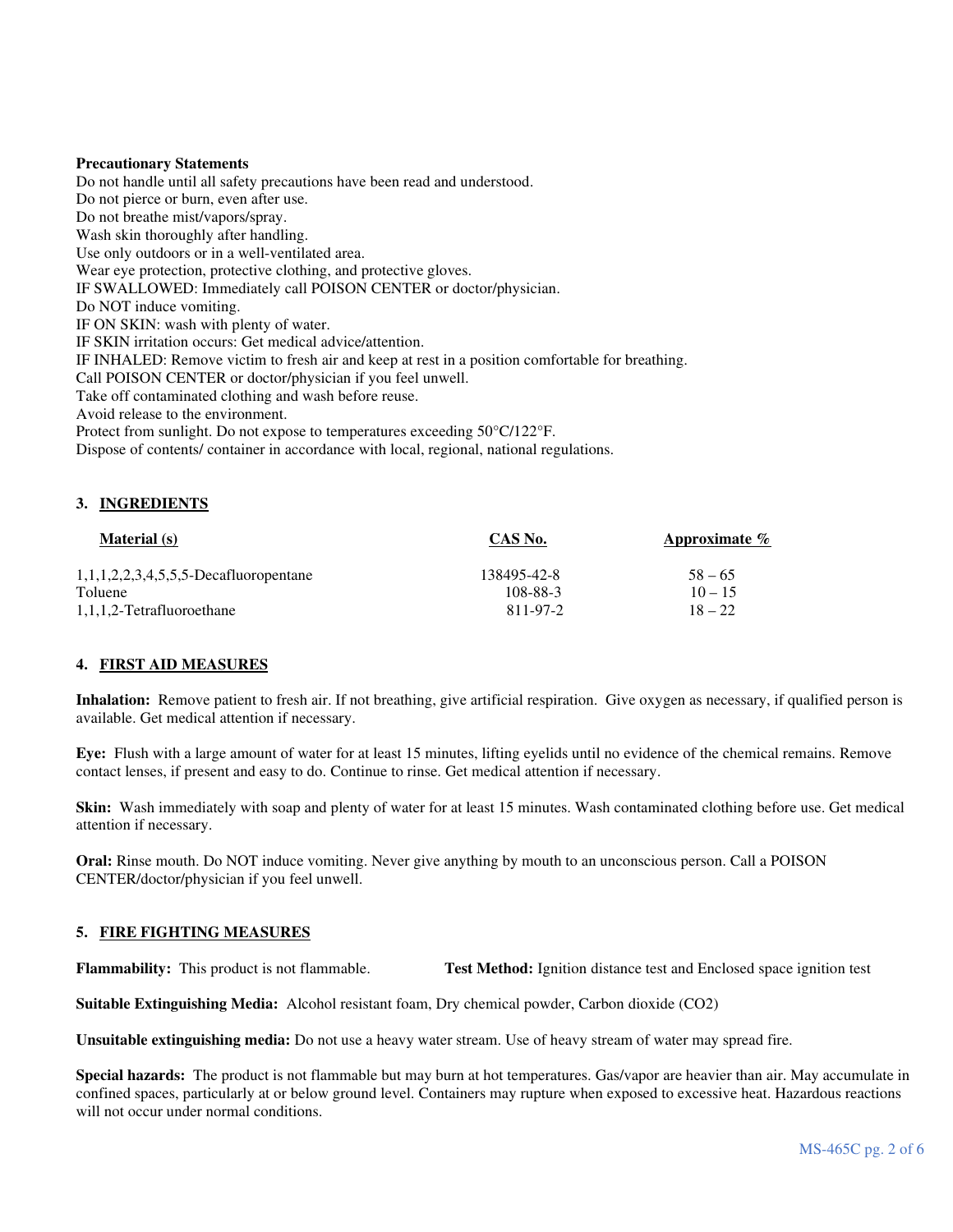**Special Fire Fighting Instruction:** Do not enter area without personal protective equipment, including respiratory protection. Exposure to decomposition products may be a hazard to health. Wear self-contained breathing apparatus, if necessary. Use water spray and fog for cooling exposed containers. Do not allow run-off from fire-fighting to enter drains or water sources.

# **6. ACCIDENTAL RELEASE MEASURES**

Personal precautions, protective equipment and emergency procedures: Evacuate personnel to safe area. Ventilate area, especially low or enclosed places where heavy vapors might collect. In case of insufficient ventilation, wear suitable respiratory equipment. Use appropriate personal protection equipment. Upon arrival at the scene, a first responder is expected to recognize the presence of dangerous goods, protect oneself and the public, secure area and call for assistance of trained personnel as soon as conditions permit.

**Environmental precautions:** Prevent material from entering sewers, waterways, or low areas. Should not be released into the environment.

**Methods and materials for containment and clean up:** Contain spillage, and then collect with inert material, (e.g. sand, earth, diatomaceous earth, vermiculite) and place in container for disposal according to local / national regulations.

# **7. HANDLING AND STORAGE**

**Handling:** Avoid breathing vapors or mist. Use only with adequate ventilation. Avoid contact with eyes, skin, or clothing. Do not eat, drink or smoke when handling this product. Wash thoroughly after handling. Do not handle until all safety operating conditions are established and maintained.

**Storage Conditions:** Store in a clean, dry area. Do not store sources of heat, in direct sunlight or where temperatures exceed 120F/49C.

## **8. EXPOSURE CONTROLS/PERSONAL PROTECTION**

| <b>Exposure Limits:</b>                             | TLV (ACGIH)                   | PEL (OSHA)                     |
|-----------------------------------------------------|-------------------------------|--------------------------------|
| $1,1,1,2,2,3,4,5,5,5$ -Decafluoropentane<br>Toluene | Not Established<br>20 ppm TWA | Not Established<br>200 ppm TWA |
| 1,1,1,2-Tetrafluoroethane                           | Not Established               | Not Established                |

Use only with adequate ventilation. Vapors are heavier than air posing a hazard of asphyxia if they are trapped in enclosed or low places.

**Eye Protection:** Wear safety glasses or coverall chemical splash goggles. An eyewash and safety shower should be nearby.

**Respiratory Protection:** Where there is potential for airborne exposures above the applicable limits, wear NIOSH approved respiratory protection.

**Skin Protection:** Where there is potential for skin contact have available and wear as appropriate impervious gloves. Protective gloves and chemical splash goggles should be used when handling liquid.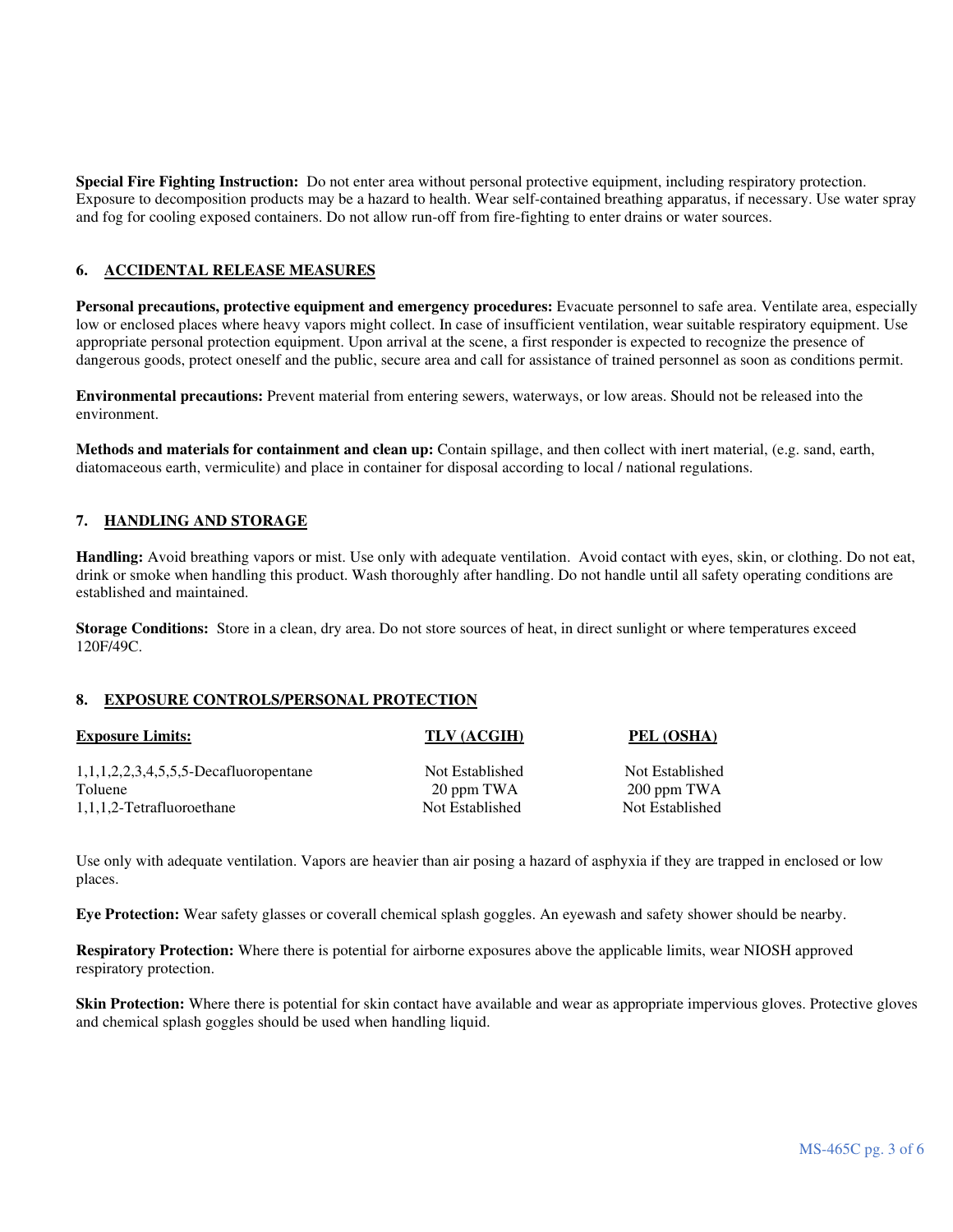# **9. PHYSICAL AND CHEMICAL PROPERTIES**

| <b>Boiling Point:</b> N.A. (Aerosol)                  | <b>Percent Volatile by Volume: N.A.</b>          |
|-------------------------------------------------------|--------------------------------------------------|
| <b>Density:</b> 1.26 g/cc $@ 77^{\circ}F/25^{\circ}C$ | Vapor Pressure: N.A.                             |
| Vapor Density (Air=1): N.A.                           | <b>Solubility in H<sub>2</sub>O</b> : Negligible |
| <b>pH</b> Information: Neutral                        | <b>Evaporation Rate (CC14=1): N.A.</b>           |
| <b>Form:</b> Aerosol                                  | <b>Appearance:</b> Clear                         |
| <b>Color:</b> Colorless                               | <b>Odor:</b> Solvent odor                        |

# **10. STABILITY AND REACTIVITY**

**Reactivity:** Hazardous reactions will not occur under normal conditions.

**Chemical stability:** Stable under normal conditions.

**Possibility of hazardous reactions:** Hazardous polymerization will not occur.

**Material and Conditions to Avoid:** Direct sunlight. Heat. Strong oxidizers. Strong acids, Strong bases, Halogenated compounds.

**Decomposition:** Carbon oxide, Hydrocarbons, Aldehydes.

## **11. TOXICOLOGICAL INFORMATION**

## **1,1,1,2,2,3,4,5,5,5-Decafluoropentane**

**Information on likely routes of exposure:** Inhalation, Skin contact, Ingestion, Eye contact **Acute Oral:** LD50: > 5000 mg/kg in rats **Acute Inhalation (vapor):** 4 hour LC50: 114 mg/l in rats **Acute Dermal:** LD50: > 5000 mg/kg in rats **Skin Corrosion/Irritation:** No skin irritation in rabbits. **Serious Eye Irritation/ Eye Irritation:** No eye irritation in rabbits. **Skin Sensitization:** No skin sensitization in Guinea pigs. **Respiratory Sensitization:** Not classified based on available information. **Germ Cell Mutagenicity:** Weight of evidence does not support classification as a germ cell mutagen. **Carcinogenicity:** Not classified based on available information. **Reproductive toxicity:** Weight of evidence does not support classification as a germ cell mutagen. **STOT-single exposure:** Not classified based on available information. **STOT-repeated exposure:** No significant health effects observed in animals at concentrations of 1mg/l/6h/d or less. Aspiration toxicity**: Not classified based on available information.**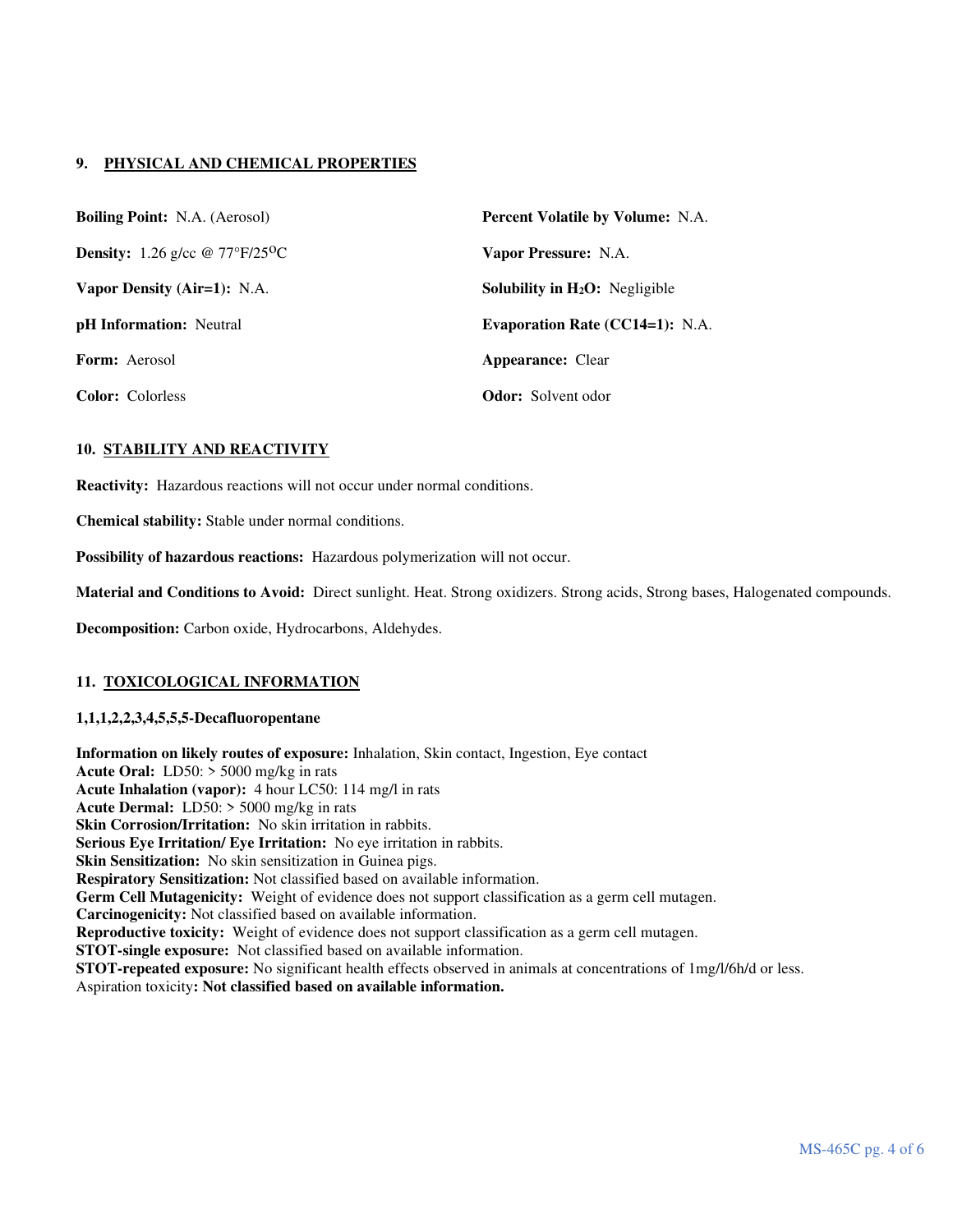# **Toluene**

**Oral:** LD50: 5,580 mg/kg in rats (OECD Test Guideline 401) **Dermal:** LD50: 12,196 mg/kg in rabbits **Inhalation (vapor):** 4 hour LC50: 25.7 mg/l in male rats & 30 mg/l in female rats (OECD Test Guideline 403) **Skin corrosion/irritation:** Irritating to skin in rabbits (OECD Test Guideline 404) **Serious eye damage/eye irritation:** No eye irritation in rabbits (OECD Test Guideline 405) **Respiratory or skin sensitization:** Maximization Test: Negative in Guinea pigs (OECD Test Guideline 406) **Germ cell mutagenicity:** In vitro and vivo tests did not show mutagenic effects. **Carcinogenicity:** Animal testing did not show any carcinogenic effects. **Reproductive toxicity:** Animal testing did not show any effects on fertility. **STOT-single exposure:** Inhalation - Target organs: Central nervous system. May cause drowsiness or dizziness. **STOT-repeated exposure:** Inhalation - May cause damage to organs through prolonged or repeated exposure. **Aspiration toxicity:** May be fatal if swallowed and enters airways.

# **12. ECOLOGICAL INFORMATION**

# **1,1,1,2,2,3,4,5,5,5-Decafluoropentane**

96 hour LC50 in Oncorhynchus mykiss (rainbow trout): 13.9 mg/l 96 hour LC50 in Pimephales promelas (fathead minnow): 27.2 mg/1

96 hour LC50 in Danio rerio (zebra fish): 13 mg/l

48 hour LC50 in Daphnia magna (Water flea): 11.7 mg/l

72 hour EC50 in Pseudokirchneriella subcapitata (Green algae): >120 mg/l

21 days NOEC in Daphnia magna (Water flea): 1.72 mg/l

**Biodegradability:** Not readily biodegradable.

**Bioaccumulative potential:** Bioaccumulation is unlikely.

**Mobility in soil:** No data available

# **Toluene**

96 hour LC50 in Oncorhynchus mykiss( rainbow trout): 5.8 mg/l 48 hour LC50 in Ceriodaphnia dubia, semi-static test: 3.78 mg/l 72 hour EbC50 in Pseudokirchneriella subcapitata (green algae), Biomass: 12.5mg/l (Method: OECD Test Guideline 201) 16 hour IC50 in bacteria: 29 mg/l 40 days NOEC in fish, flow-through test, growth: 1.4 mg/l 7 days NOEC in Ceriodaphnia dubia (water flea), number of offspring: 0.74 mg/l **Biodegradability:** Readily biodegradable. Method: OECD Test Guideline 301C **Bioaccumulative potential:** Bioconcentration potential is low (Log Pow < 3) Partition coefficient: n-octanol/water: log Pow: 2.73

# **13. DISPOSAL CONSIDERATIONS**

Comply with Federal, State/Provincial and Local regulations. Remove to a permitted waste disposal facility.

# **14. TRANSPORT INFORMATION**

**U.S. DOT Limited Quantity**